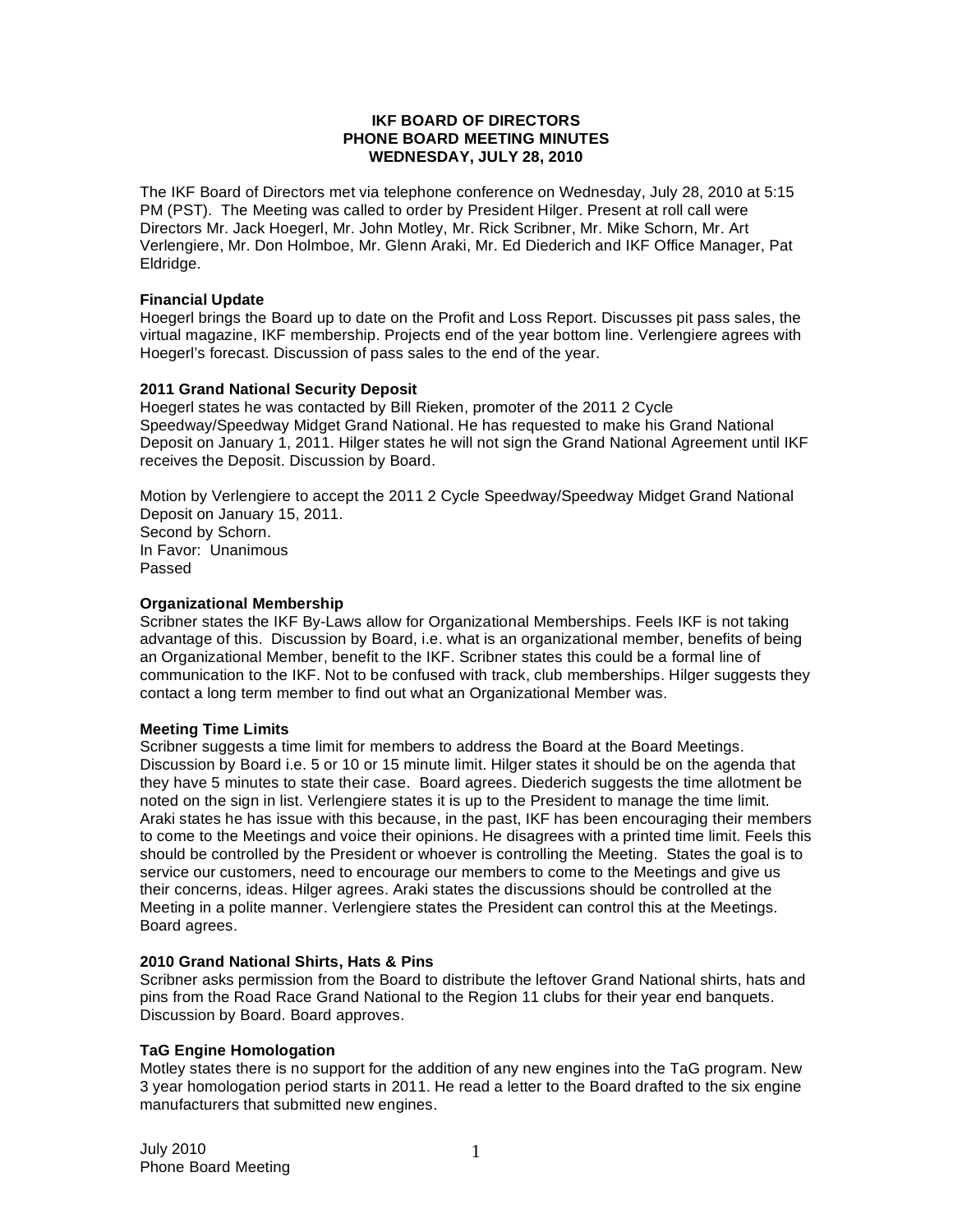Discussion by Board. Board agrees with Motley. Letters to be sent by the IKF Office.

# **Section 102.1.5 – 2010 IKF Rulebook**

Motley states there was an issue with this at the Road Race Grand National. Did not have a 2007 IKF Rulebook at the time. Feels it should be the competitor's responsibility to have the Rulebook. Tech Inspectors cannot be expected to carry all of the old Rulebooks to the events. Put the onus on the competitor. They can get the information from the IKF Office if they do not have the older Rulebooks. Motley feels it needs to be corrected. Discuss number of referrals. Motley to submit verbiage to the Board for approval.

# **C51 Engine Information**

Discussion by the Board of pictures sent by Motley. Feels they need to do something about the C51 engines. Motley states they need to develop a procedure so the engines are not run anyplace. Problems are they are blowing up from running them inside the grid on a stand and the rear wheel is right at the height of the kids head. Diederich states most of the kids do not have their helmets on. Hilger tells Motley to write a rule and forward to the Board for approval. Hilger states to post to the IKF website when approved. Verlengiere asks for this to be posted before the next Region 7 Sprint event so they cannot be run on the grid. Hilger states Verlengiere can make that determination on site. Motley to send draft to those familiar with the issue and then send on to the Board. Araki asks if the intent is to make the rule effective to all the classes or just one class. Motley states this class specifically. Araki asks to consider this a rule for all classes. Motley is not opposed to that. Hoegerl discusses them restarting their engines; Motley agrees.

# **Tire Contract Going Forward**

Diederich asks if there is a contract with Bridgestone through 2011. Reply by Hilger is yes. Discussion by Board regarding the Bridgestone Contract.

# **TaG Motor Weight Adjustment**

Diederich states the weights for the ROK and Sonic are pretty correct. The Motori is getting real close. At most tracks, you better not show up with a Rotax, Leopard or PRD unless you just want to park it and watch. He is not encouraging to raise the weights because he thinks the weights on the upper end are already at their limits. He recommends reducing the weight on the Rotax, Leopard and the PRD. He will present numbers where he thinks they should be at the September Board Meeting. Or the TaG Committee to do that based on their experience and knowledge. Feels there needs to be some adjustments made for the motor packages. Motley states they will need supporting data on these. Need to factor in the driver. Suggests Diederich to look at the SKUSA weights. Diederich to give to the TaG Committee Chairman for handling.

### **Grand National Waiver Process**

Diederich has issue with the waiver fee payment. Feels it should go to the region. Feels fee should be graduated based on number of punches. Hilger states a decision was made for the fee to stay in the IKF; hard to determine which region would get the fee. Scribner agrees with the graduated waiver fee. Verlengiere asks Araki what he thinks of the waiver process. Arake replies it is way too lax, people are using it to their advantage, people knowingly going into a season and not racing with the IKF and then use the waiver process to go to a Grand National for a minimal fee. Motley states they are not going to IKF races during that period. Diederich states that is what irritated him the most. He is aware of an instance, which he verified, where a racer was travelling 8 hours to a non IKF series and then paid a \$200 waiver to get into the IKF Grand Nationals – that is wrong. States he was inside the 200 miles radius for IKF races. Hilger agrees. Araki states that if the racer has no punches they would not be eligible for a waiver at all. If they are missing some punches, could pay a fee for waiver. This discussion is about those within the 200 mile radius. Ataki states racers who do not qualify for a waiver according to the IKF Rulebook have been granted a waiver. Hilger agrees. Verlengiere states he granted waivers and there was a down side to those approvals.